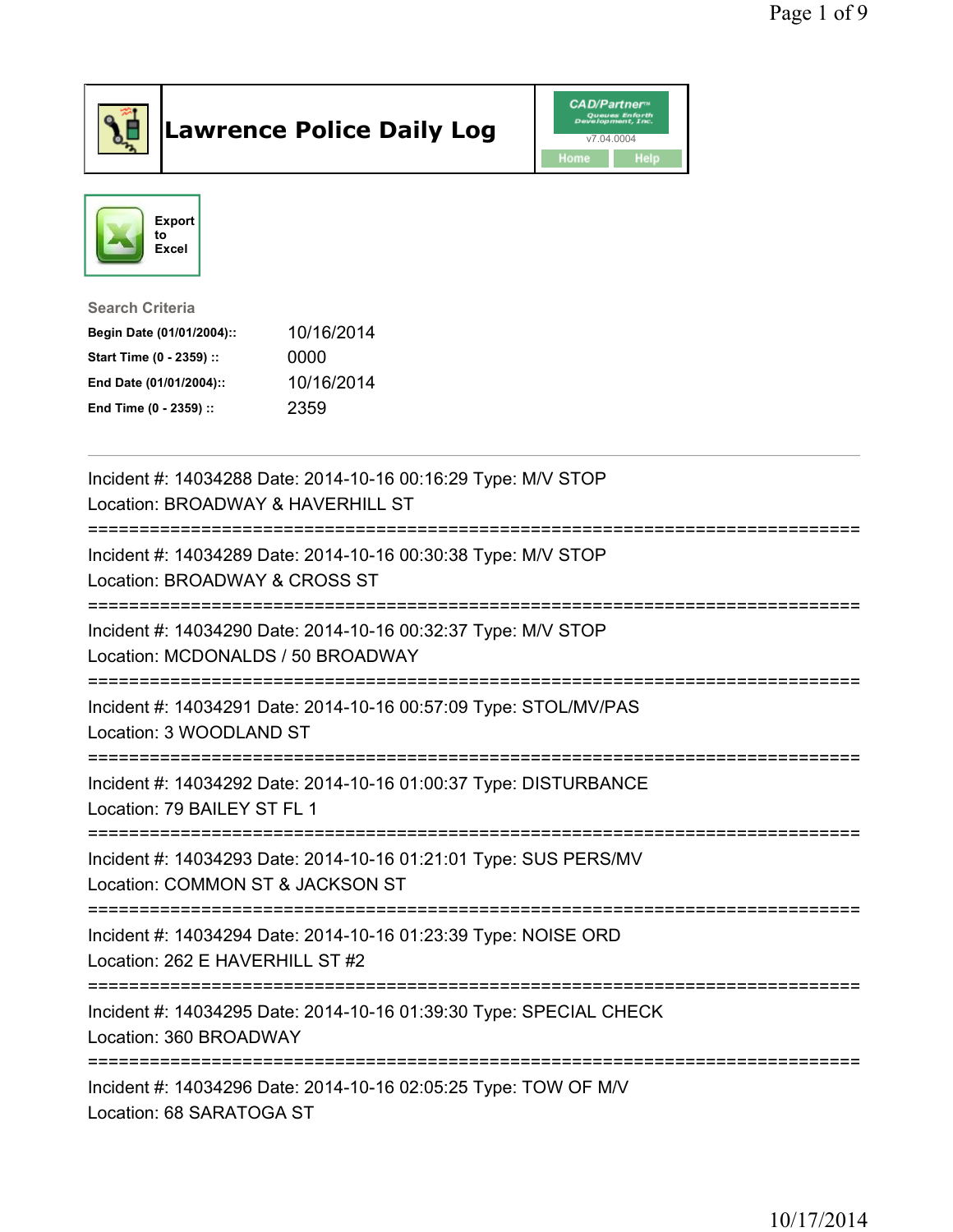| Incident #: 14034297 Date: 2014-10-16 02:10:12 Type: SUS PERS/MV<br>Location: MARBLE AV & WATER ST                                                                                                                                                           |
|--------------------------------------------------------------------------------------------------------------------------------------------------------------------------------------------------------------------------------------------------------------|
| Incident #: 14034298 Date: 2014-10-16 02:18:30 Type: DISTURBANCE<br>Location: 79 HAVERHILL ST FL 2                                                                                                                                                           |
| Incident #: 14034299 Date: 2014-10-16 02:23:19 Type: ASSSIT OTHER PD<br>Location: 86 AVON ST                                                                                                                                                                 |
| Incident #: 14034300 Date: 2014-10-16 02:29:55 Type: FIGHT<br>Location: 9 CAMELLA TEOLI WY                                                                                                                                                                   |
| Incident #: 14034301 Date: 2014-10-16 02:38:26 Type: M/V STOP<br>Location: 210 FARNHAM ST                                                                                                                                                                    |
| Incident #: 14034302 Date: 2014-10-16 02:53:16 Type: MAN DOWN<br>Location: 150 ANDOVER ST                                                                                                                                                                    |
| Incident #: 14034303 Date: 2014-10-16 02:59:48 Type: M/V STOP<br>Location: MASON ST & WATER ST                                                                                                                                                               |
| Incident #: 14034304 Date: 2014-10-16 03:13:41 Type: STOL/MV/PAS<br>Location: 16 WARWICK ST                                                                                                                                                                  |
| Incident #: 14034305 Date: 2014-10-16 04:32:53 Type: UNKNOWN PROB<br>Location: 495 HAMPSHIRE ST #1                                                                                                                                                           |
| Incident #: 14034306 Date: 2014-10-16 04:40:49 Type: SUS PERS/MV<br>Location: BUTLER ST & MILTON ST                                                                                                                                                          |
| Incident #: 14034307 Date: 2014-10-16 05:39:23 Type: LARCENY/PAST<br>Location: 65 MANCHESTER ST                                                                                                                                                              |
| Incident #: 14034308 Date: 2014-10-16 05:50:37 Type: ALARM/BURG<br>Location: FROST SCHOOL / 33 HAMLET ST                                                                                                                                                     |
| ======================================<br>Incident #: 14034309 Date: 2014-10-16 06:09:09 Type: EXTRA SURVEIL<br>Location: 599 CANAL ST                                                                                                                       |
| Incident #: 14034310 Date: 2014-10-16 06:29:56 Type: ALARM/HOLD<br>$\overline{I}$ and $\overline{I}$ and $\overline{I}$ and $\overline{I}$ and $\overline{I}$ and $\overline{I}$ and $\overline{I}$ and $\overline{I}$ and $\overline{I}$ and $\overline{I}$ |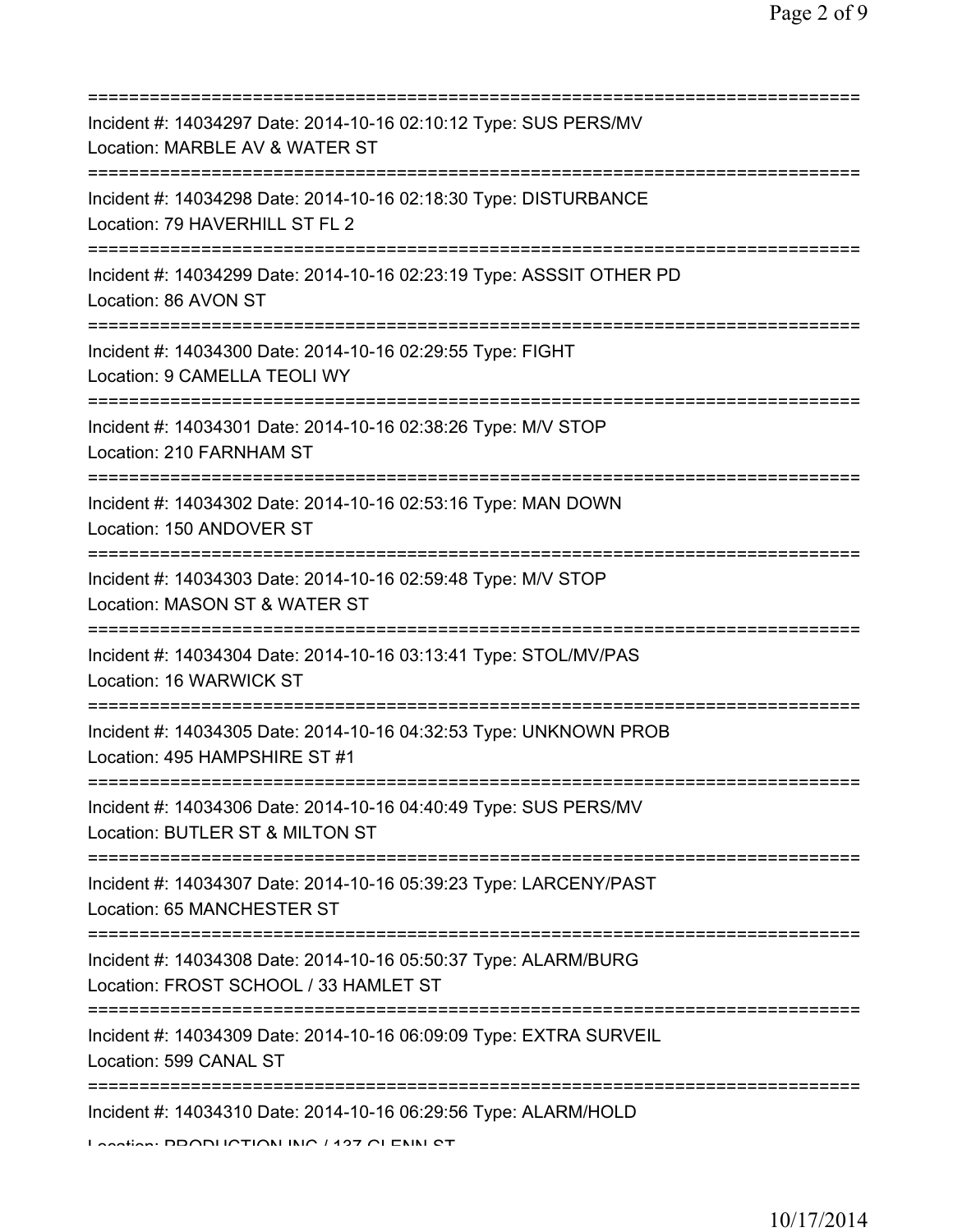| Incident #: 14034311 Date: 2014-10-16 06:43:58 Type: ALARM/BURG<br>Location: 571 HAVERHILL ST #1                                      |
|---------------------------------------------------------------------------------------------------------------------------------------|
| Incident #: 14034312 Date: 2014-10-16 06:58:00 Type: ALARM/BURG<br>Location: 469 HAMPSHIRE ST #8<br>=======================           |
| Incident #: 14034313 Date: 2014-10-16 07:00:25 Type: SUS PERS/MV<br>Location: BODWELL ST & PEARL ST                                   |
| Incident #: 14034314 Date: 2014-10-16 07:16:33 Type: AUTO ACC/NO PI<br>Location: ANDOVER ST & BEACON AV<br>========================== |
| Incident #: 14034315 Date: 2014-10-16 07:23:08 Type: SPECIAL CHECK<br>Location: 50 BROADWAY                                           |
| Incident #: 14034316 Date: 2014-10-16 07:35:59 Type: SPECIAL CHECK<br>Location: 7 BROADWAY                                            |
| ==========================<br>Incident #: 14034317 Date: 2014-10-16 07:44:27 Type: UNWANTEDGUEST<br>Location: 82 BENNINGTON ST FL 3   |
| Incident #: 14034318 Date: 2014-10-16 08:11:06 Type: PARK & WALK<br>Location: BROADWAY & HAVERHILL ST                                 |
| Incident #: 14034319 Date: 2014-10-16 08:49:21 Type: AUTO ACC/NO PI<br>Location: 165 MARSTON ST                                       |
| Incident #: 14034320 Date: 2014-10-16 09:35:21 Type: LARCENY/PAST<br>Location: 82 WACHUSETTS AV                                       |
| Incident #: 14034321 Date: 2014-10-16 09:36:27 Type: ANIMAL COMPL<br>Location: 5 WEST ST                                              |
| Incident #: 14034322 Date: 2014-10-16 09:43:11 Type: AUTO ACC/NO PI<br>Location: JACKSON ST & OAK ST                                  |
| Incident #: 14034323 Date: 2014-10-16 09:52:33 Type: M/V STOP<br>Location: GRAFTON ST & WINTHROP AV                                   |
| Incident #: 14034324 Date: 2014-10-16 09:59:15 Type: 209A/SERVE                                                                       |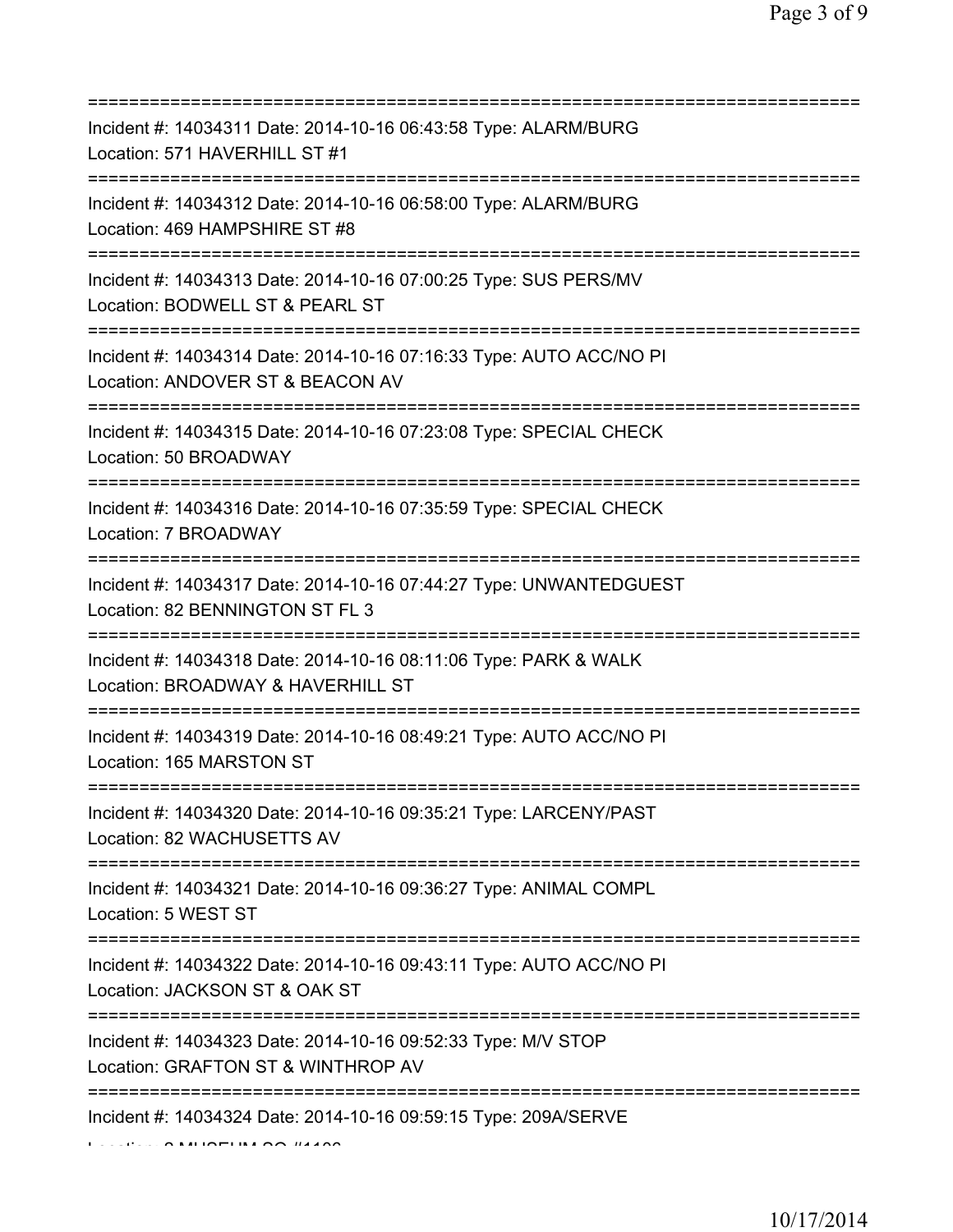| Incident #: 14034326 Date: 2014-10-16 10:00:13 Type: RECOV/STOL/MV<br>Location: 570 S UNION ST                               |
|------------------------------------------------------------------------------------------------------------------------------|
| Incident #: 14034325 Date: 2014-10-16 10:00:27 Type: TOW OF M/V<br>Location: FERN ST & LAWRENCE ST                           |
| Incident #: 14034328 Date: 2014-10-16 10:13:58 Type: B&E/PAST<br>Location: 68 GROTON ST                                      |
| Incident #: 14034327 Date: 2014-10-16 10:15:56 Type: A&B PROG<br>Location: INFINITY TAPES / 300 CANAL ST                     |
| Incident #: 14034329 Date: 2014-10-16 10:23:44 Type: NOTIFICATION<br>Location: 88 PHILLIPS ST<br>=========================== |
| Incident #: 14034330 Date: 2014-10-16 10:38:00 Type: DISTURBANCE<br>Location: 189 ANDOVER ST                                 |
| Incident #: 14034331 Date: 2014-10-16 10:51:50 Type: INVESTIGATION<br>Location: 90 LOWELL ST                                 |
| Incident #: 14034332 Date: 2014-10-16 10:54:02 Type: INVESTIGATION<br>Location: 90 LOWELL ST                                 |
| Incident #: 14034333 Date: 2014-10-16 10:54:28 Type: M/V STOP<br>Location: 305 ESSEX ST                                      |
| Incident #: 14034334 Date: 2014-10-16 11:07:38 Type: M/V STOP<br>Location: 73 WINTHROP AV                                    |
| Incident #: 14034339 Date: 2014-10-16 11:25:41 Type: FRAUD<br>Location: 97 SALEM ST                                          |
| Incident #: 14034335 Date: 2014-10-16 11:27:06 Type: UNKNOWN PROB<br>Location: 31 MILTON ST #2                               |
| Incident #: 14034336 Date: 2014-10-16 11:30:57 Type: M/V STOP<br>Location: AMESBURY ST & COMMON ST                           |
| Incident #: 14034337 Date: 2014-10-16 11:34:11 Type: INVEST CONT                                                             |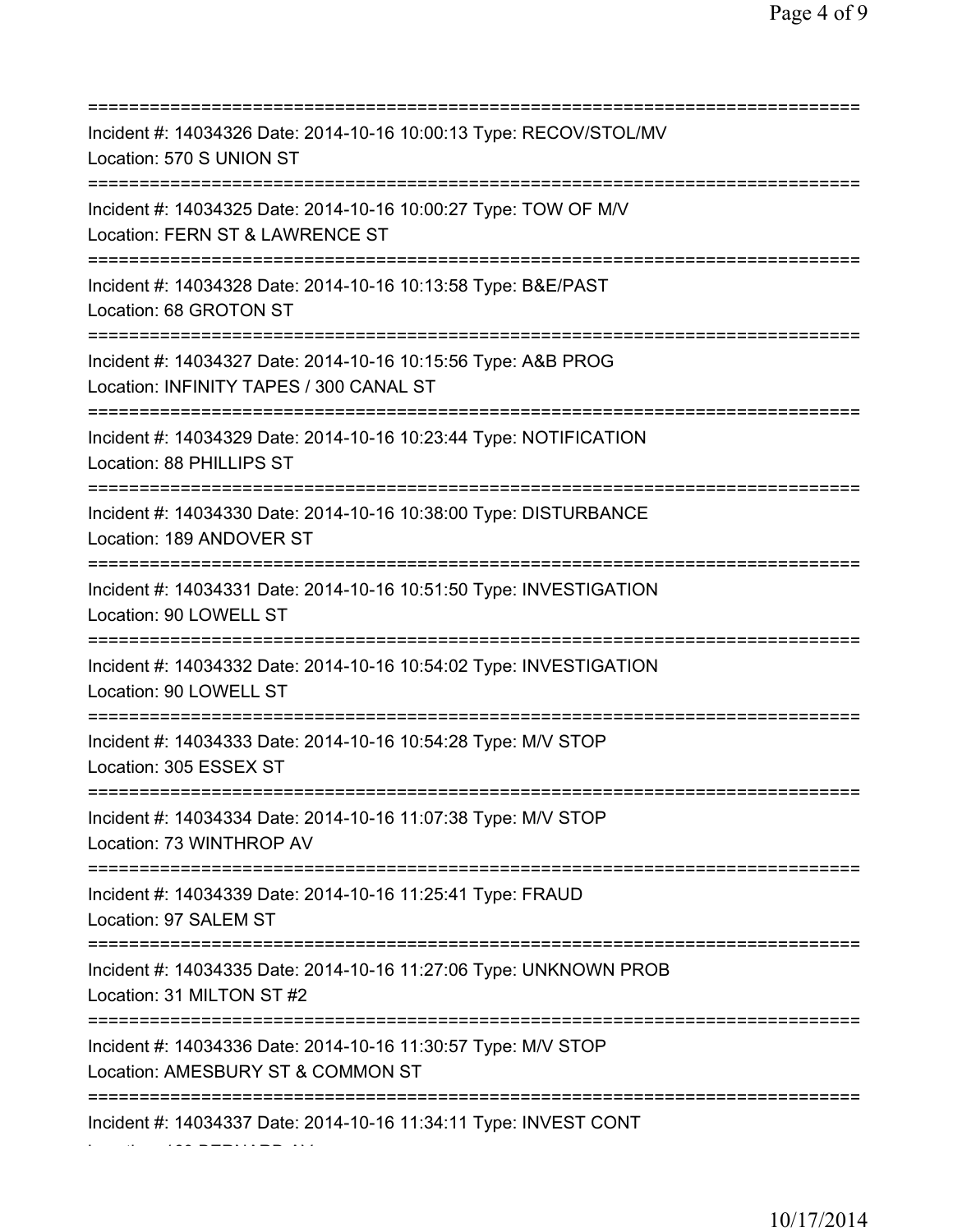| Incident #: 14034338 Date: 2014-10-16 11:42:27 Type: AUTO ACC/PI<br>Location: MARKET ST & SALEM ST                                                |
|---------------------------------------------------------------------------------------------------------------------------------------------------|
| ===========================<br>=================<br>Incident #: 14034340 Date: 2014-10-16 12:05:12 Type: DOMESTIC/PROG<br>Location: 56 BERNARD AV |
| Incident #: 14034341 Date: 2014-10-16 12:07:13 Type: FRAUD<br>Location: 97 SALEM ST                                                               |
| Incident #: 14034342 Date: 2014-10-16 12:49:40 Type: MAN DOWN<br>Location: 128 BAILEY ST                                                          |
| Incident #: 14034343 Date: 2014-10-16 13:09:19 Type: M/V STOP<br>Location: FRIENDLYS RESTAURANT / 227 WINTHROP AV                                 |
| Incident #: 14034344 Date: 2014-10-16 13:11:14 Type: M/V STOP<br>Location: AMESBURY ST & COMMON ST<br>=======================                     |
| Incident #: 14034345 Date: 2014-10-16 13:12:01 Type: HIT & RUN M/V<br>Location: 285 LOWELL ST                                                     |
| Incident #: 14034346 Date: 2014-10-16 13:31:49 Type: DISTURBANCE<br>Location: OLD HIGH SCHOOL / 233 HAVERHILL ST                                  |
| Incident #: 14034347 Date: 2014-10-16 13:33:58 Type: DOMESTIC/PROG<br>Location: 7 GRACE TER #1                                                    |
| Incident #: 14034348 Date: 2014-10-16 13:36:25 Type: AUTO ACC/NO PI<br>Location: HANCOCK ST & MASON ST                                            |
| Incident #: 14034349 Date: 2014-10-16 13:42:29 Type: 209A/SERVE<br>Location: 288 FARNHAM ST                                                       |
| :======================<br>Incident #: 14034350 Date: 2014-10-16 13:48:11 Type: AUTO ACC/UNK PI<br>Location: 500 MERRIMACK ST                     |
| ----------------<br>Incident #: 14034351 Date: 2014-10-16 14:00:55 Type: INVESTIGATION<br>Location: 12 ESSEX AV #AV                               |
| Incident #: 14034352 Date: 2014-10-16 14:14:22 Type: M/V STOP                                                                                     |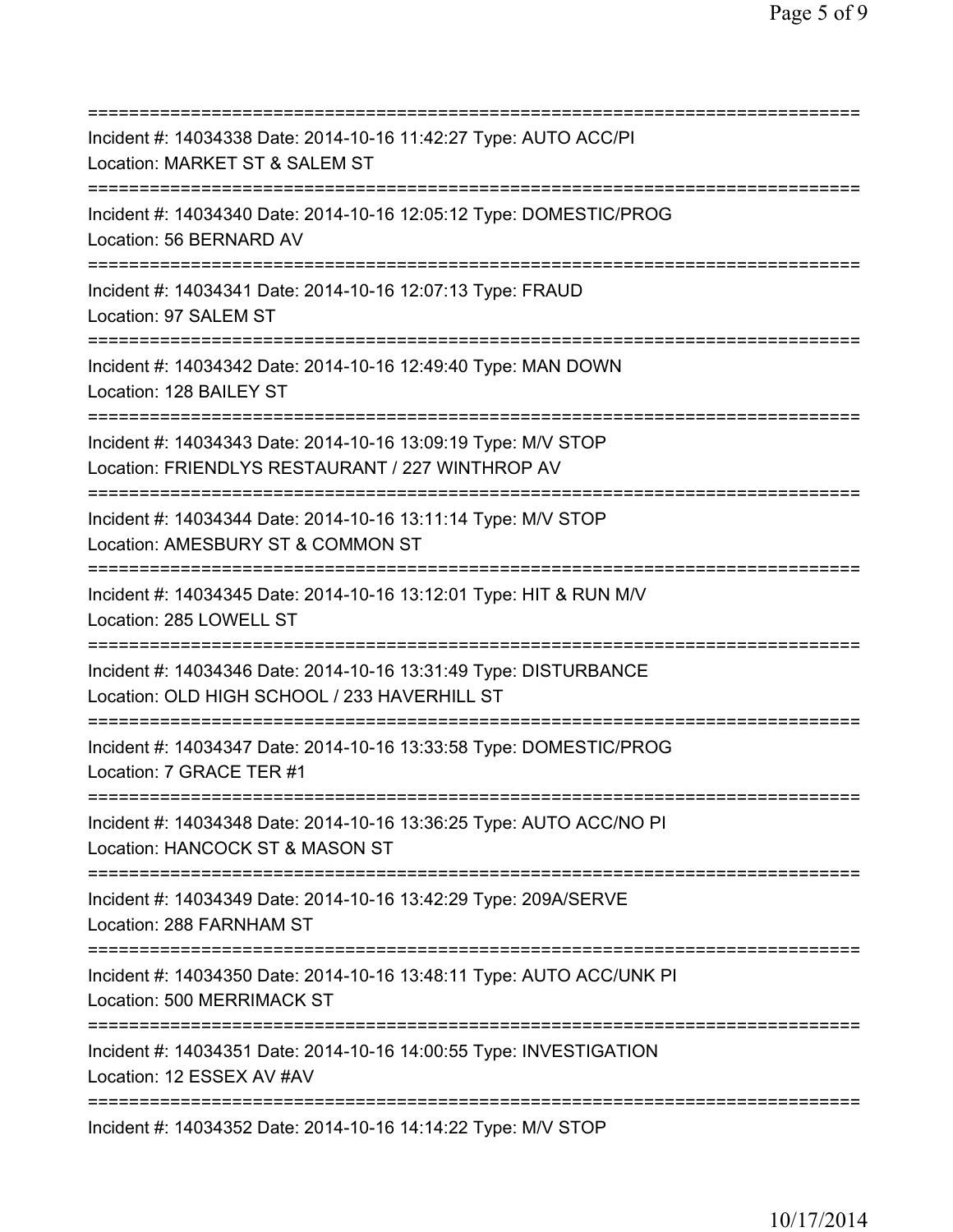| ============================                                                                                                                 |
|----------------------------------------------------------------------------------------------------------------------------------------------|
| Incident #: 14034353 Date: 2014-10-16 14:15:46 Type: DRUG VIO<br>Location: 337 ESSEX ST                                                      |
| Incident #: 14034354 Date: 2014-10-16 14:29:00 Type: 209A/SERVE<br>Location: 10 HAVERHILL ST                                                 |
| Incident #: 14034356 Date: 2014-10-16 14:29:09 Type: HIT & RUN M/V<br>Location: CANAL ST & UNION ST                                          |
| Incident #: 14034355 Date: 2014-10-16 14:29:12 Type: SHOPLIFTING<br>Location: MARSHALLS / 73 WINTHROP AV                                     |
| Incident #: 14034358 Date: 2014-10-16 14:40:43 Type: LARCENY/PAST<br>Location: DUNKIN DONUTS / 581 ANDOVER ST                                |
| Incident #: 14034357 Date: 2014-10-16 14:41:10 Type: ALARM/BURG<br>Location: 276 ESSEX ST<br>===========================                     |
| Incident #: 14034359 Date: 2014-10-16 14:46:19 Type: 209A/SERVE<br>Location: 79 NESMITH ST                                                   |
| Incident #: 14034360 Date: 2014-10-16 14:47:14 Type: ESCORT<br>Location: 17 BROOK ST<br>:================================                    |
| Incident #: 14034361 Date: 2014-10-16 14:58:10 Type: 209A/SERVE<br>Location: 383 LOWELL ST #4                                                |
| Incident #: 14034362 Date: 2014-10-16 15:08:33 Type: DISTURBANCE<br>Location: 44 HOLLY ST                                                    |
| Incident #: 14034363 Date: 2014-10-16 15:12:27 Type: AUTO ACC/NO PI<br>Location: DENNYS / 160 WINTHROP AV                                    |
| Incident #: 14034364 Date: 2014-10-16 15:25:02 Type: AUTO ACC/NO PI<br>Location: AMES ST & ESSEX ST                                          |
| =====================================<br>Incident #: 14034365 Date: 2014-10-16 15:25:07 Type: AUTO ACC/NO PI<br>Location: AMES ST & ESSEX ST |
| ==============================<br>Incident #: 14034366 Date: 2014-10-16 15:31:39 Type: DISTURBANCE                                           |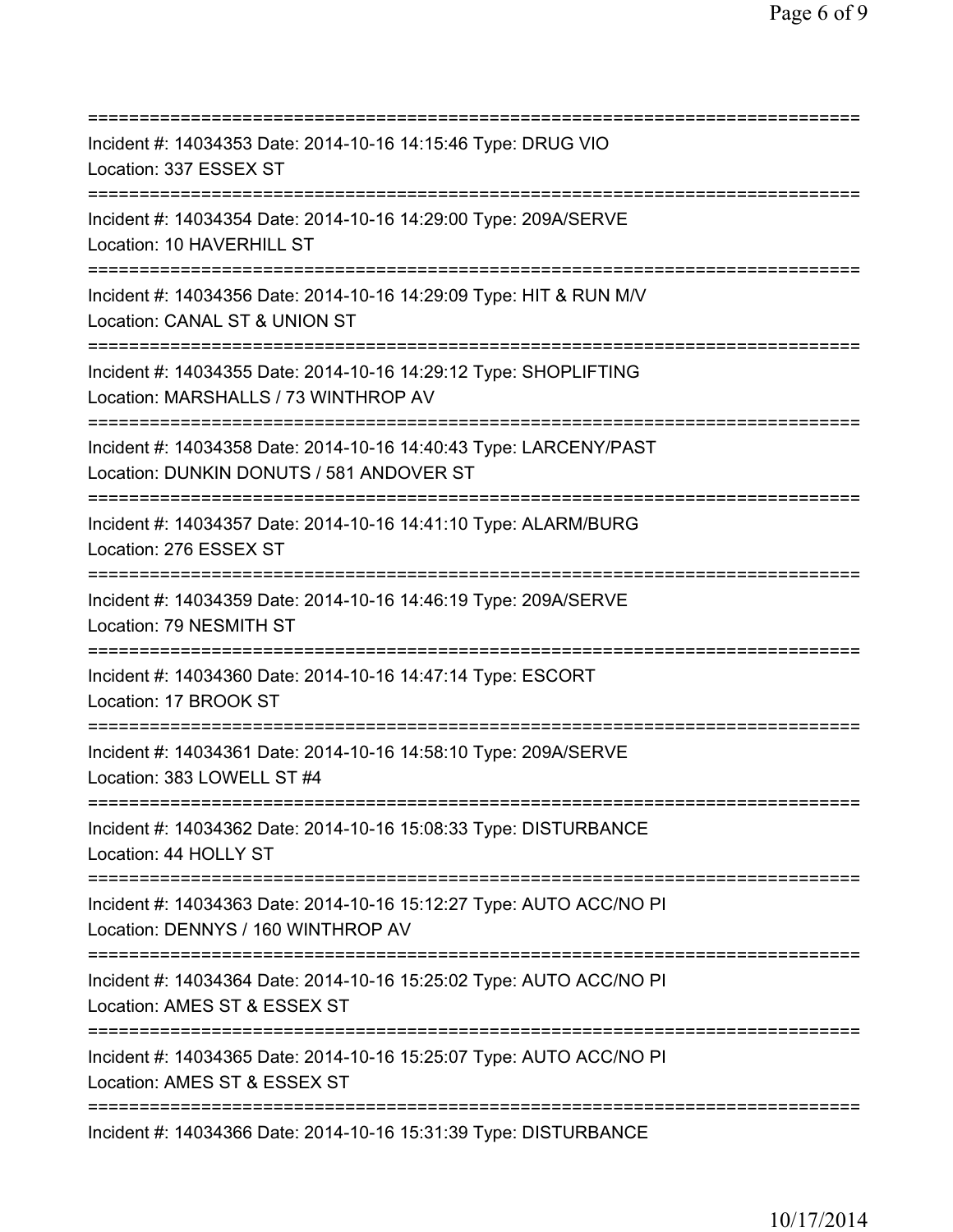| Location: 28 ORCHARD ST                                                                                                                     |
|---------------------------------------------------------------------------------------------------------------------------------------------|
| Incident #: 14034367 Date: 2014-10-16 15:44:05 Type: TRESPASSING<br>Location: 113 THOREAU WAY #419<br>.==================================== |
| Incident #: 14034368 Date: 2014-10-16 15:45:02 Type: AUTO ACC/NO PI<br>Location: 192 WATER ST<br>---------------------------------          |
| Incident #: 14034369 Date: 2014-10-16 16:01:13 Type: INVESTIGATION<br>Location: 70 N PARISH RD                                              |
| Incident #: 14034370 Date: 2014-10-16 16:12:50 Type: ALARM/BURG<br>Location: 2 APPLETON ST                                                  |
| Incident #: 14034371 Date: 2014-10-16 16:18:04 Type: DRUG OVERDOSE<br>Location: CHESTNUT ST & JACKSON ST<br>=============                   |
| Incident #: 14034372 Date: 2014-10-16 16:34:48 Type: 209A/SERVE<br>Location: 117 LOWELL ST #2                                               |
| Incident #: 14034373 Date: 2014-10-16 17:12:23 Type: RECOV/STOL/MV<br>Location: KFC / 490 S UNION ST                                        |
| Incident #: 14034374 Date: 2014-10-16 17:24:10 Type: GENERAL SERV<br>Location: MCDONALDS / 50 BROADWAY                                      |
| Incident #: 14034375 Date: 2014-10-16 17:44:24 Type: SUS PERS/MV<br>Location: GROCERY WY                                                    |
| Incident #: 14034376 Date: 2014-10-16 17:58:11 Type: ALARM/BURG<br>Location: NESC FEDERAL CREDIT UNION / 14 AMESBURY ST                     |
| Incident #: 14034377 Date: 2014-10-16 18:11:42 Type: B&E/MV/PAST<br>Location: 186 OSGOOD ST                                                 |
| Incident #: 14034378 Date: 2014-10-16 18:17:07 Type: ALARM/BURG<br>Location: ABEL COMPANY / 1 INTERNATIONAL WY                              |
| Incident #: 14034379 Date: 2014-10-16 18:52:44 Type: A&B PROG<br>Location: 197 BRUCE ST FL 1                                                |
| ============<br>Incident # 44004000 Deta: 0044 40 40 40.50.04 Tune: I ADOENIV/DACT                                                          |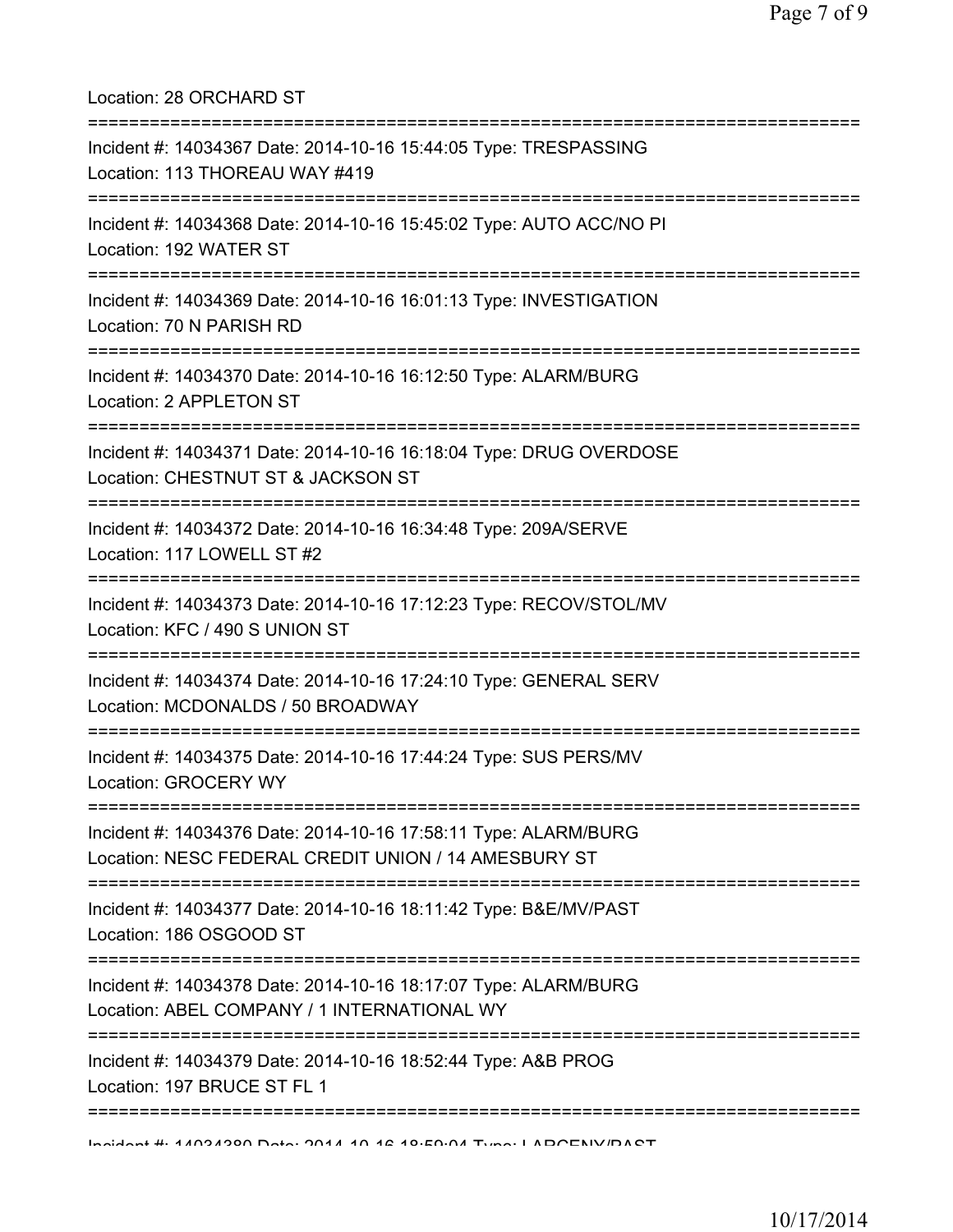Location: 46 ALBION ST

| Incident #: 14034381 Date: 2014-10-16 19:01:48 Type: AUTO ACC/UNK PI<br>Location: S BROADWAY & SALEM ST                                              |
|------------------------------------------------------------------------------------------------------------------------------------------------------|
| Incident #: 14034382 Date: 2014-10-16 19:22:30 Type: ALARM/HOLD<br>Location: 296 ESSEX ST<br>===================                                     |
| Incident #: 14034383 Date: 2014-10-16 19:45:23 Type: ALARM/BURG<br>Location: 1ST BAPTIST HATIAN CHURCH / 150 GARDEN ST                               |
| Incident #: 14034384 Date: 2014-10-16 19:51:17 Type: NOTIFICATION<br>Location: 213 CRAWFORD ST                                                       |
| Incident #: 14034385 Date: 2014-10-16 20:18:53 Type: ASSSIT AMBULANC<br>Location: 384 S BROADWAY<br>-====================================            |
| Incident #: 14034386 Date: 2014-10-16 20:38:13 Type: FIGHT<br>Location: 98 FARNHAM ST                                                                |
| Incident #: 14034387 Date: 2014-10-16 20:50:42 Type: M/V STOP<br>Location: 44 PARKER ST                                                              |
| Incident #: 14034388 Date: 2014-10-16 20:54:55 Type: THREATS<br>Location: 66 WATER ST                                                                |
| Incident #: 14034389 Date: 2014-10-16 21:33:32 Type: NOTIFICATION<br>Location: 213 CRAWFORD ST                                                       |
| ===========<br>Incident #: 14034390 Date: 2014-10-16 21:34:46 Type: DOMESTIC/PROG<br>Location: 15 AVON ST #5<br>==================================== |
| Incident #: 14034391 Date: 2014-10-16 21:39:47 Type: AUTO ACC/NO PI<br>Location: LOWELL ST & OXFORD ST                                               |
| Incident #: 14034392 Date: 2014-10-16 22:31:39 Type: NOISE ORD<br>Location: 296 HOWARD ST FL 3                                                       |
| Incident #: 14034393 Date: 2014-10-16 22:37:59 Type: SUICIDE ATTEMPT<br>Location: 101 S BOWDOIN ST                                                   |
|                                                                                                                                                      |